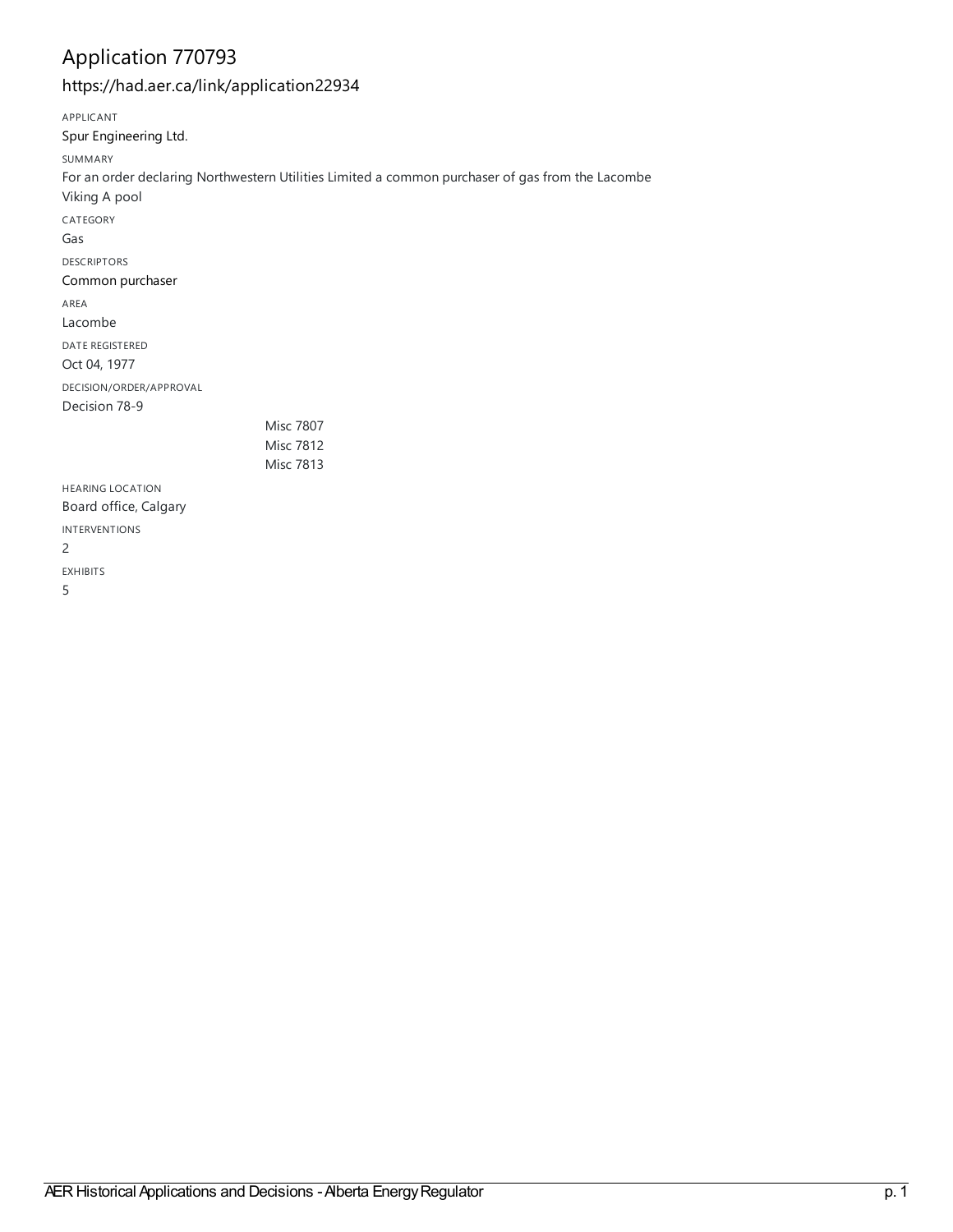### Decision 78-09

#### <https://had.aer.ca/link/decision2111>

TITLE

Decision on application by Spur Engineering Ltd. and Roger M. Gordon Land Services Ltd. ltd., 1978 (common purchaser, common carrier, common processor and rateable take for gas produced from the Lacombe Viking A pool) DATE 1978

APPLICANT

Spur [Engineering](https://had.aer.ca/list?q=name%253A%2522Spur%20Engineering%20Ltd.%2522&p=1&ps=&sort=title_sort%20asc) Ltd.

Gordon Land [Services](https://had.aer.ca/list?q=name%253A%2522Gordon%20Land%20Services%20Ltd.%2522&p=1&ps=&sort=title_sort%20asc) Ltd.

APPLICATION NUMBER 770793 HEARING PANEL Pearson DG

> Pow JR Warne GA

HEARING TYPE Examiners CATEGORY Common [purchaser](https://had.aer.ca/list?q=topic%253A%2522Common%20purchaser%2522&p=1&ps=&sort=title_sort%20asc)

DESCRIPTORS [Common](https://had.aer.ca/list?q=topic%253A%2522Common%20carrier%2522&p=1&ps=&sort=title_sort%20asc) carrier

> Common [purchaser](https://had.aer.ca/list?q=topic%253A%2522Common%20purchaser%2522&p=1&ps=&sort=title_sort%20asc) Common [processor](https://had.aer.ca/list?q=topic%253A%2522Common%20processor%2522&p=1&ps=&sort=title_sort%20asc) [Lacombe](https://had.aer.ca/list?q=topic%253A%2522Lacombe%20field%2522&p=1&ps=&sort=title_sort%20asc) field [Rateable](https://had.aer.ca/list?q=topic%253A%2522Rateable%20take%20of%20gas%2522&p=1&ps=&sort=title_sort%20asc) take of gas Allowable [production](https://had.aer.ca/list?q=topic%253A%2522Allowable%20production%2522&p=1&ps=&sort=title_sort%20asc) [Equity](https://had.aer.ca/list?q=topic%253A%2522Equity%2522&p=1&ps=&sort=title_sort%20asc) [Capacity](https://had.aer.ca/list?q=topic%253A%2522Capacity%2522&p=1&ps=&sort=title_sort%20asc) Gas [pipeline](https://had.aer.ca/list?q=topic%253A%2522Gas%20pipeline%2522&p=1&ps=&sort=title_sort%20asc) Gas [producing](https://had.aer.ca/list?q=topic%253A%2522Gas%20producing%2522&p=1&ps=&sort=title_sort%20asc) Lease [drainage](https://had.aer.ca/list?q=topic%253A%2522Lease%20drainage%2522&p=1&ps=&sort=title_sort%20asc) [Marketing](https://had.aer.ca/list?q=topic%253A%2522Marketing%2522&p=1&ps=&sort=title_sort%20asc) [NTS](https://had.aer.ca/list?q=topic%253A%2522NTS%2083A%2522&p=1&ps=&sort=title_sort%20asc) 83A [Viking](https://had.aer.ca/list?q=topic%253A%2522Viking%20Fm%2522&p=1&ps=&sort=title_sort%20asc) Fm

LEGAL REFERENCES Oil and Gas Conservation Act S35

> Oil and Gas Conservation Act S49 Oil and Gas Conservation Act S52 Oil and Gas Conservation Act S54

#### NOTES

Decision 78-9 on application No. 770793 for an Order declaring NUL a common purchaser of gas from the Lacombe Viking A pool, for orders declaring Sulpetro a common carrier and common processor of gas produced from the pool and for an Order distributing gas production from the pool equitably among wells (TP.40, R.26, W4M); rateable take application under section 35 of the Oil and Gas Conservation Act was dismissed

INTERVENERS

Northwestern Utilities Limited

Sulpetro of Canada Ltd.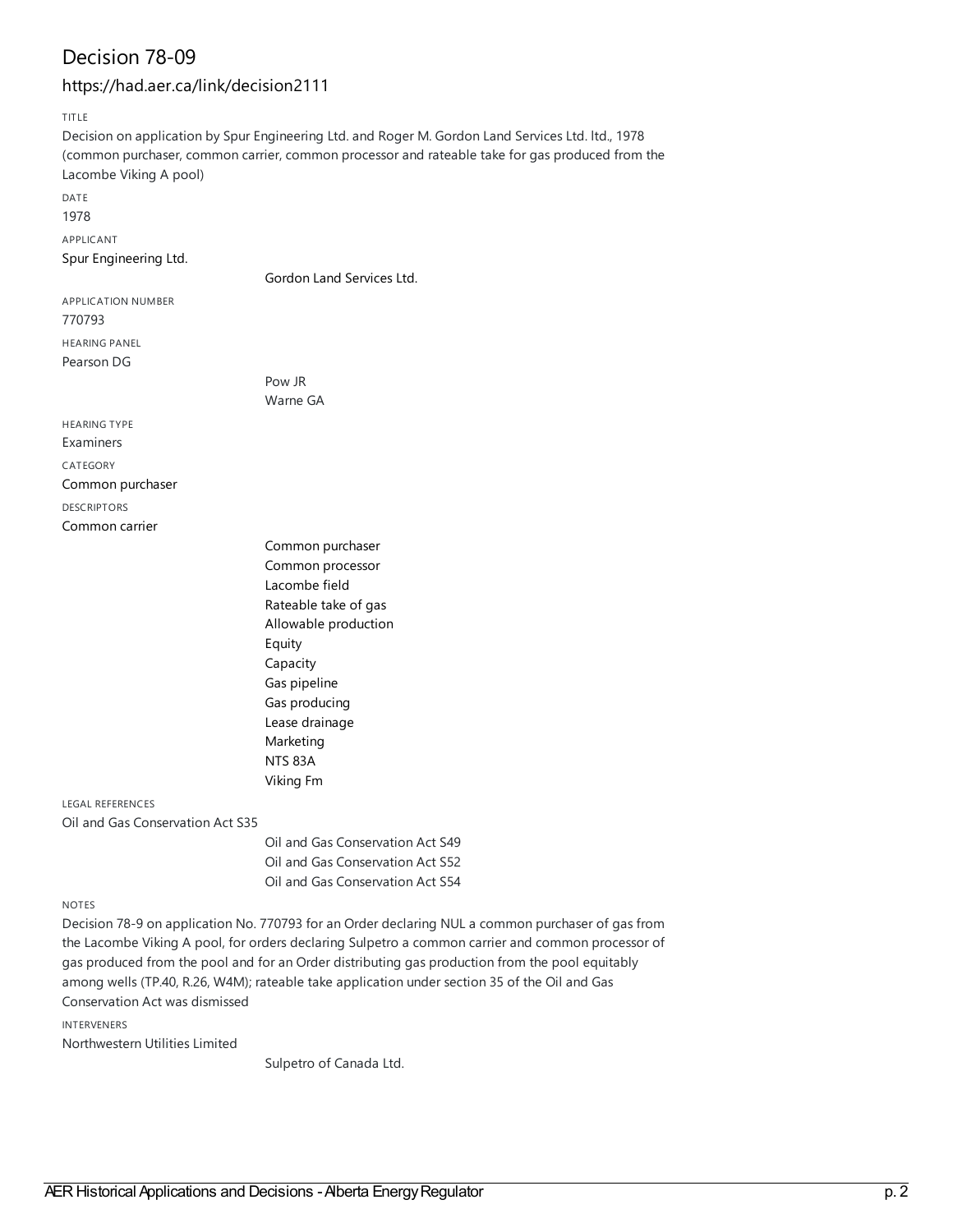## Decision 79-07

#### <https://had.aer.ca/link/decision2089>

TITLE

Decision on application by Spur Engineering Ltd. for Roger M. Gordon Land Services Ltd., 1979 (direction concerning the proportions of gas to be purchased Lacombe Viking A pool) DATE 1979 APPLICANT Spur [Engineering](https://had.aer.ca/list?q=name%253A%2522Spur%20Engineering%20Ltd.%2522&p=1&ps=&sort=title_sort%20asc) Ltd. Gordon Land [Services](https://had.aer.ca/list?q=name%253A%2522Gordon%20Land%20Services%20Ltd.%2522&p=1&ps=&sort=title_sort%20asc) Ltd. APPLICATION NUMBER 780464 HEARING PANEL Pow JR Pearson DG Warne GA HEARING TYPE Examiners CATEGORY Common [purchaser](https://had.aer.ca/list?q=topic%253A%2522Common%20purchaser%2522&p=1&ps=&sort=title_sort%20asc) DESCRIPTORS Common [purchaser](https://had.aer.ca/list?q=topic%253A%2522Common%20purchaser%2522&p=1&ps=&sort=title_sort%20asc) [Lacombe](https://had.aer.ca/list?q=topic%253A%2522Lacombe%20field%2522&p=1&ps=&sort=title_sort%20asc) field Gas [producing](https://had.aer.ca/list?q=topic%253A%2522Gas%20producing%2522&p=1&ps=&sort=title_sort%20asc) [Measuring](https://had.aer.ca/list?q=topic%253A%2522Measuring%2522&p=1&ps=&sort=title_sort%20asc) [NTS](https://had.aer.ca/list?q=topic%253A%2522NTS%2083A%2522&p=1&ps=&sort=title_sort%20asc) 83A [Viking](https://had.aer.ca/list?q=topic%253A%2522Viking%20Fm%2522&p=1&ps=&sort=title_sort%20asc) Fm LEGAL REFERENCES Oil and Gas Conservation Act S35 Oil and Gas Conservation Act S52

NOTES

Decision and addendum (with examiners report appended) on application to direct the proportion of gas Northwestern Utilities must purchase from each producer or owner offering gas from the Lacombe Viking A pool (TP.40, R.26, W4M)

INTERVENERS Sulpetro Limited

Northwestern Utilities Limited